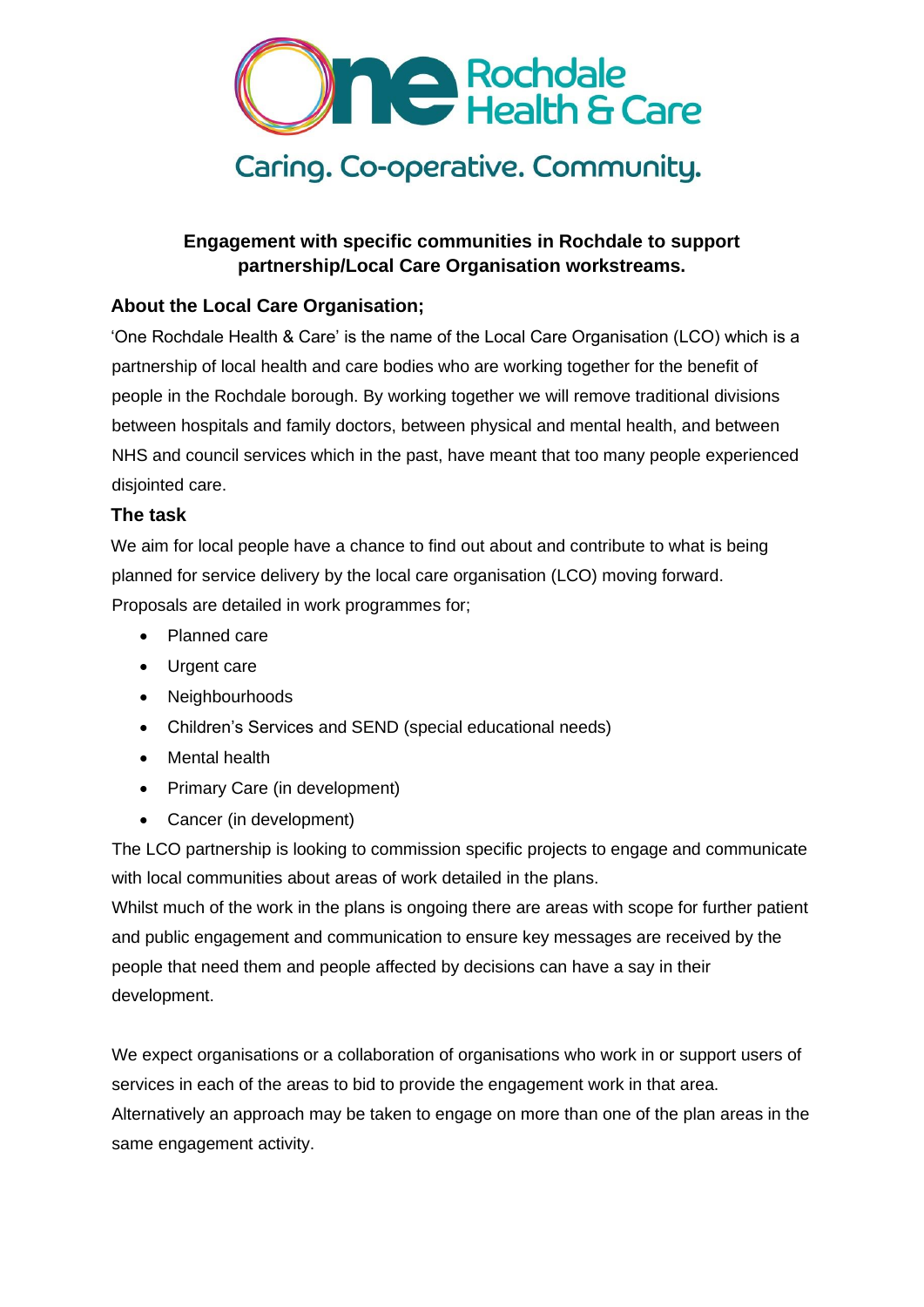The audiences we are keen to engage include patient groups specifically affected by the plans and those in protected groups including ethnic minority communities, those with a learning disability, LGBTQ groups, older people, mental health service users, young people, those with disabilities.

We would like organisations to bid by coming up with innovative ways of reaching these groups in a manner the target group are comfortable with. We'd expect any bid proposed to not exceed £20,000 unless there is a strong case for exceeding this figure. We expect the bids to include innovative, bespoke methods for engaging with the chosen audience. We are not just looking for simple proposals to print leaflets or carry out surveys, we are looking for bespoke and meaningful ways to engage with the key audiences in ways that would be challenging for the partnership to undertake alone.

# **Delivery**

It is expected that 75% of the budget of successful bids will be paid up front and the remainder on successful demonstration that key outcomes described in the bid have been delivered

The project will need to deliver agreed outcomes in three months from the project start. Each bid must include the following:

- Detailed description of the proposed project
- Two measurable outcomes from the project
- Detailed description of the innovative methods to be used
- The key audiences the project will reach
- A work plan for delivery of the project to timescales

The following paragraphs briefly describe potential communication and engagement projects to feed into service development.

In each case the following are described:

- The project idea
- The key audiences
- Proposed outcomes

Bidders may choose to target one audience from the project list or more than one depending on their skills range. Bids will be accepted for either approaches.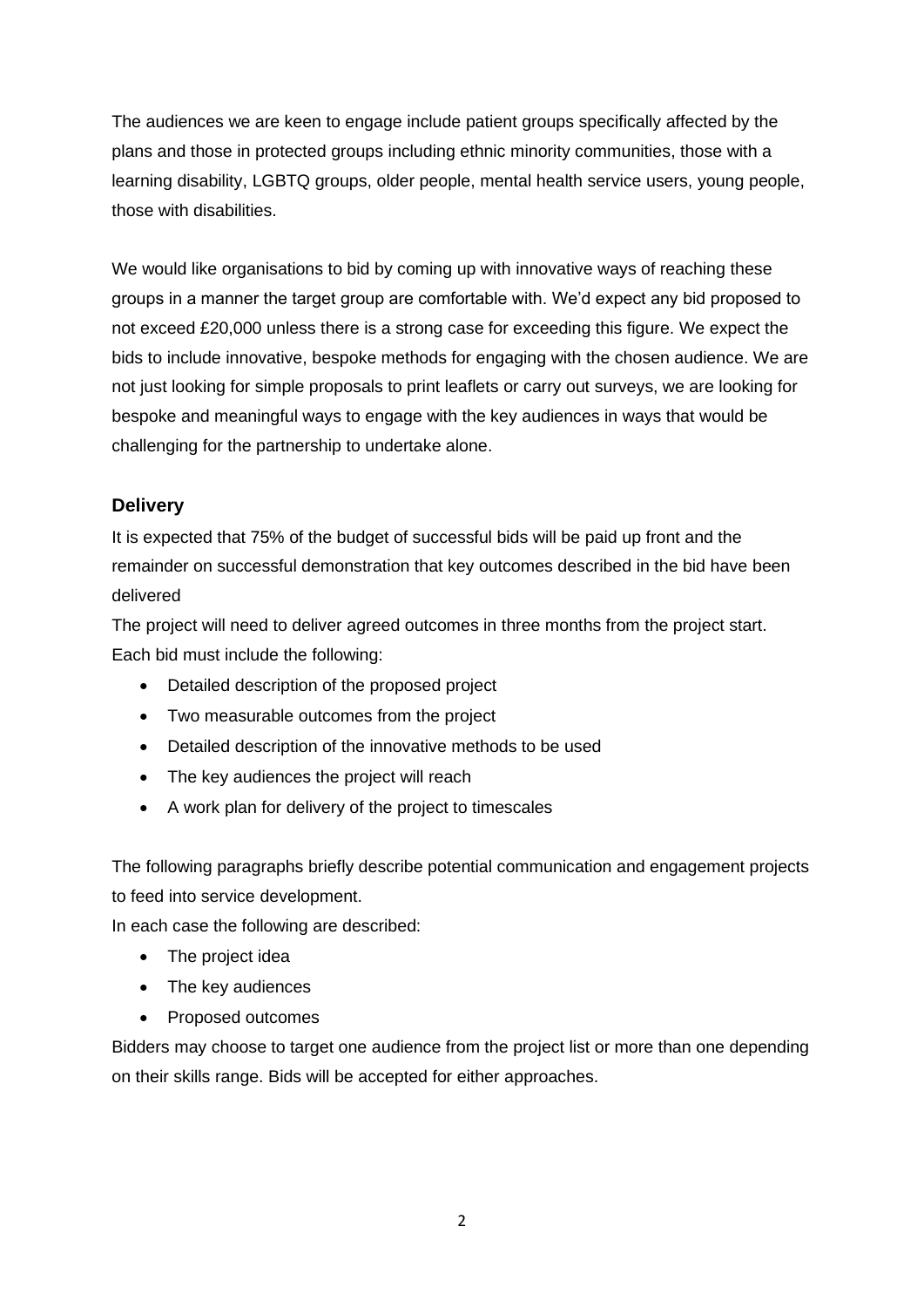# **Planned Care**

# **Ophthalmology**

There are plans to transfer some ophthalmology patients from the current acute provider to a community provider to help reduce waiting times. Some patients appear hesitant about moving from a traditional acute provider to a newer community provider. We would like to engage with these patients to examine their concerns and reassure them of the continued level of service.

The key audience are ophthalmology patients from all backgrounds.

#### **Possible outcomes**

Increase in the number of patients who are happy to transfer to the new provider

#### **While You Wait**

While You Wait is an online resource giving advice about keeping well during the wait for elective care

We would like bids for a project to connect with key audiences to make them aware of and be able to use the While You Wait resource

The key audiences are: those waiting for elective care, patients from minority ethnic backgrounds, older people who may be digitally disadvantaged, disabled patients.

#### **Possible outcomes**

An increase in the number of patients waiting for care who report their wait has become easier

Take up in the use of the resource from older people

We would like bids for a programme of engagement with those waiting for care to examine what further or extra support they feel they need during their wait for care.

The key audiences are: those waiting for elective care, patients from minority ethnic backgrounds, older people who may be digitally disadvantaged, disabled patients.

# **Possible outcomes**

An increase in the number of patients waiting for care who report their wait has become easier

An increase in the number of patients who say they have been able to access further support that has made a difference to their wait.

# **Urgent Care**

We would like bids for a project to examine why sections of our population choose to use urgent care services like the urgent treatment centre and emergency departments instead of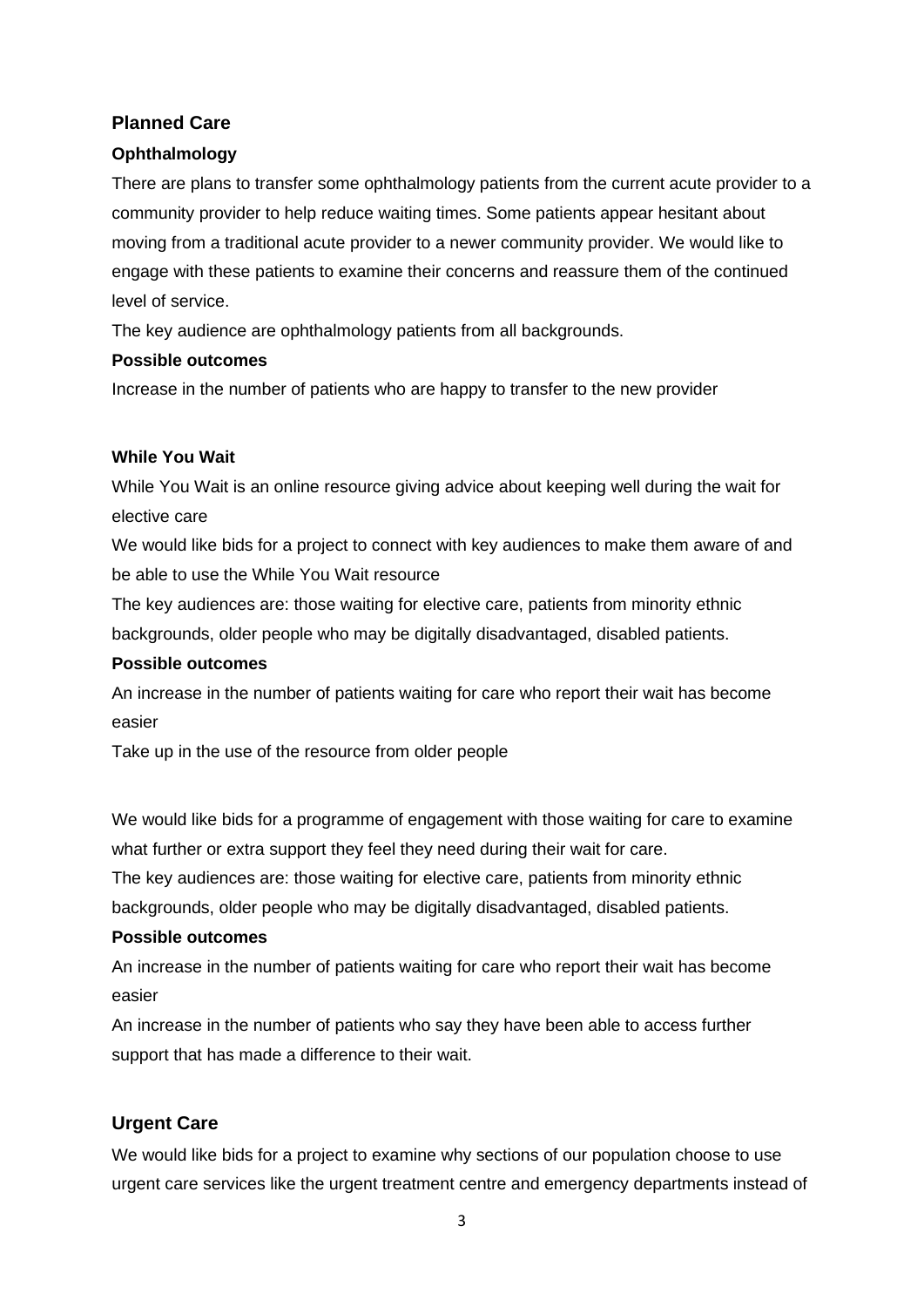other services, such as GPs or community services. We want to know the reasons for their choices and what is stopping them from using the more appropriate services such as GPs and community services.

Key audiences will be refugees and asylum seekers, ethnic minority groups, young people, patients with long term health conditions, those with a disability.

#### **Possible outcomes**

Reduction in number of people attending urgent care as a first choice Number of people who report they would choose other services than urgent care following the engagement

We would like bids for engaging with children, families, and young people in helping to increase the use of NHS 111 online and on the phone support people to make other choices than attending urgent care

The key audiences are children, families, and young people particularly from ethnic minority backgrounds

#### **Possible outcomes**

Number of those from key audiences who state they are more aware of the NHS111 service Number who state they will try NHS111 for advice before going to urgent care settings

We would like bids for a project to assist refugees and asylum seekers to get registered with a GP which would help deflect them from A & E.

The key audience is refugee and asylum seekers

#### **Possible outcomes**

Number of refugee and asylum seekers who say they have been able to join a GP practice

# **Mental Health**

We would like bids for a project to engage service users / public in the development of a new dementia strategy for the borough. We would like those engaged to tell us what the strategy should cover, what are the key issues related to dementia and how these should be tackled. The key audiences will be dementia sufferers, family and carers, ethnic minorities groups of all ages

# **Possible outcomes**

Key audience groups feel they have had a chance to input meaningfully to the development of the strategy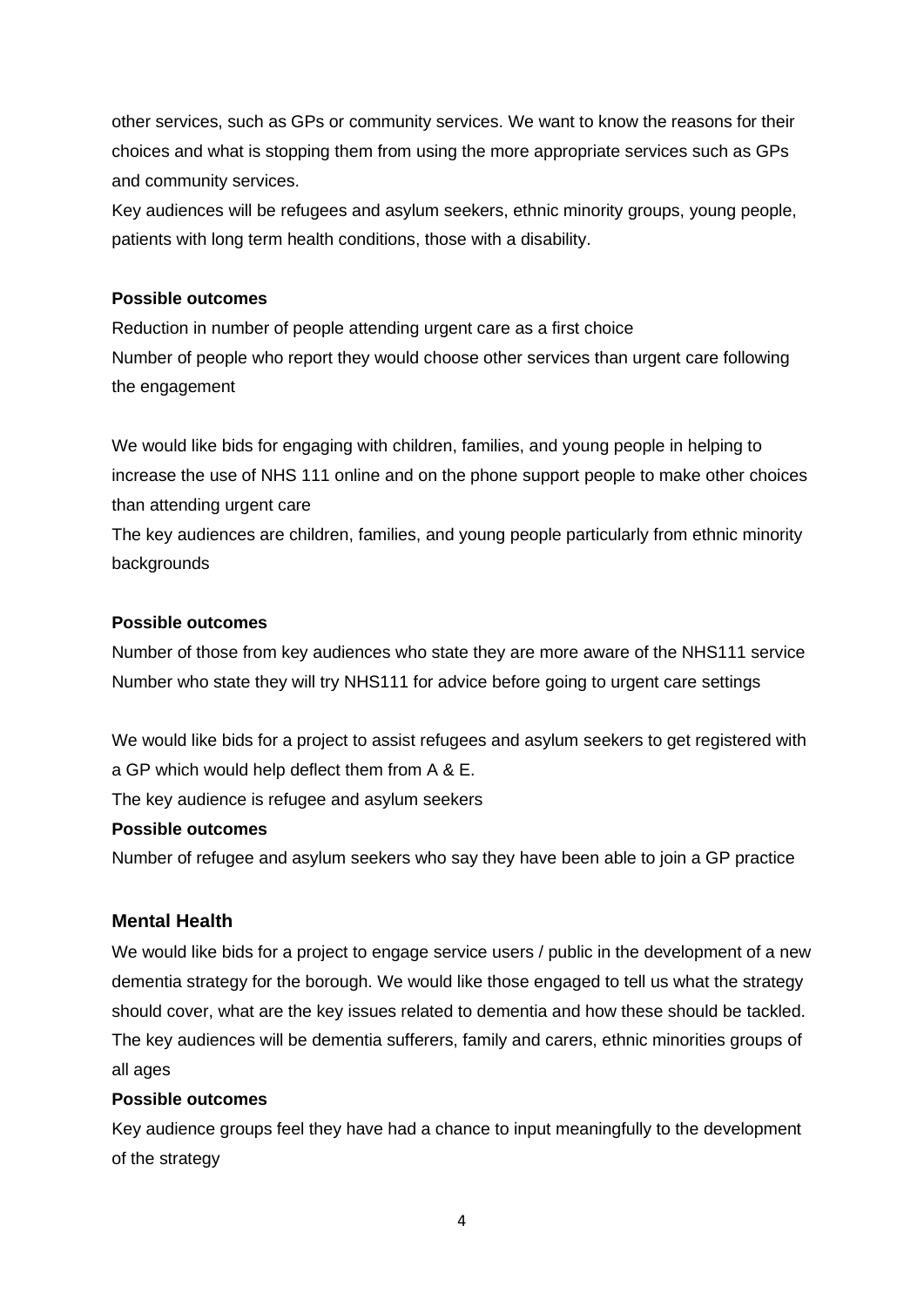Draft strategy that can be endorsed by key audience groups.

# **Neighbourhoods**

Neighbourhoods are to be developed within Rochdale. There will be multi-disciplined teams that wrap around GP practices to support the delivery of local healthcare services. Similar neighbourhoods and teams are being developed for Heywood, Middleton and Pennine townships.

We would like bids for a project to engage with the diverse communities of Rochdale to examine how these teams could be set up and structured to enhance local healthcare services.

The key audience will be local people in Rochdale township including the full diversity of communities including ethnic minority, LGBTI groups, all ages, those with a disability

# **Possible outcomes**

Reliable locally sourced intelligence to feed into the planning process The number of people who feel they have been listened to and their views considered as part of the process

Each neighbourhood will be led by a Neighbourhood board. These boards will focus on the key issues in that neighbourhood. We would like bids for a project to examine the key neighbourhood issues as defined by the people who live in those neighbourhoods. These views to be reported back to contribute to the focus in each neighbourhood.

We would also like the project to examine how local people feel they could interact with the neighbourhood board and any public representative on that board.

The key audiences would be people who live in the neighbourhoods considering the full diversity of neighbourhood residents.

# **Possible outcomes**

Local people feel they have had a say and influence over the development of the integrated teams

Local people feel they have clear access to the neighbourhood board to ensure their views are heard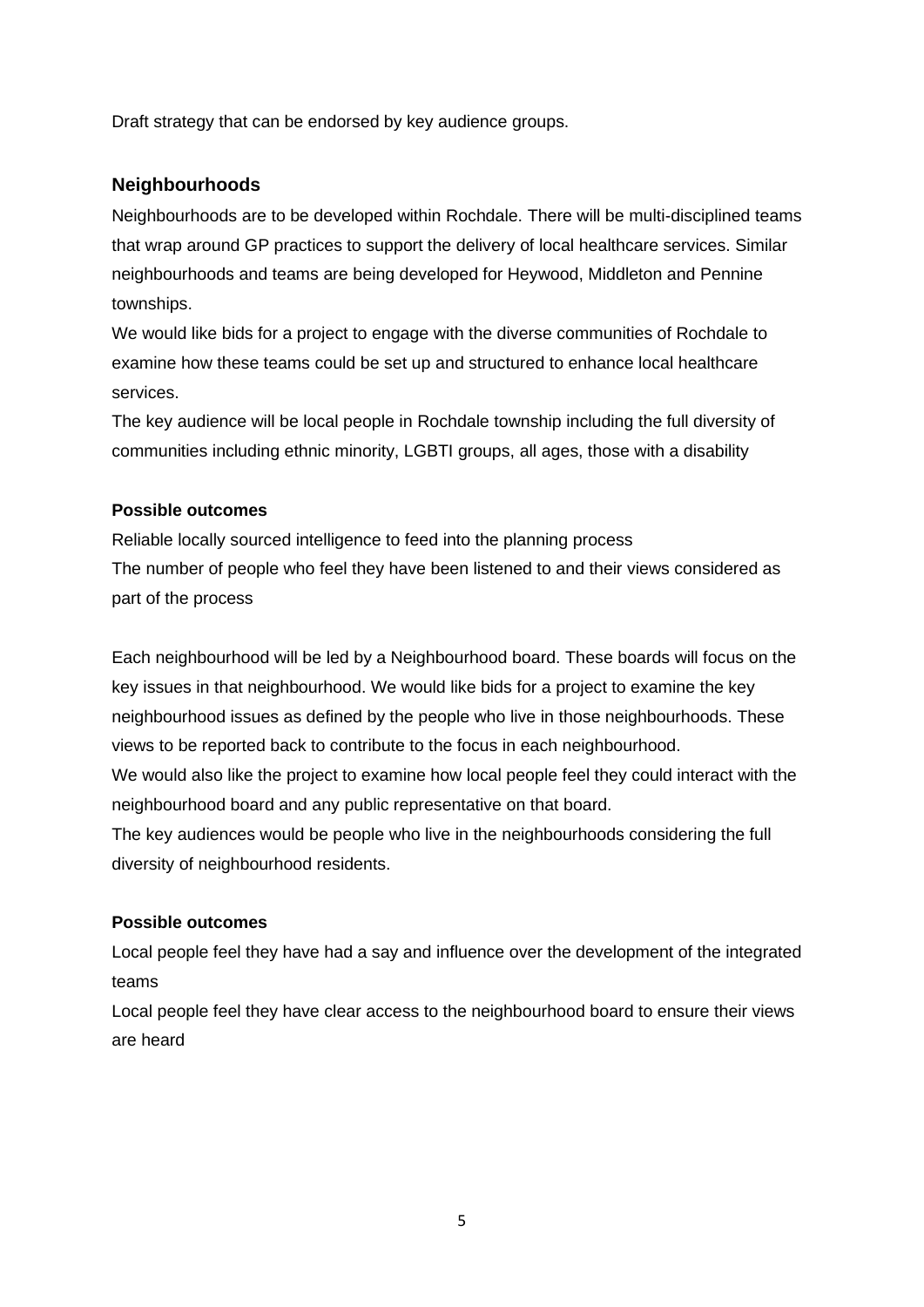# **Special Educational Needs and Disability (SEND)**

We are looking for bids from a local organisation with specialist knowledge of children with SEND to deliver a series of co-production and engagement activities with children and young people (with SEND) in support of the SEND strategy.

The key audience would be children and young people with SEND plus their carers / families from the diverse backgrounds that represent the population of the borough.

#### **Possible outcomes**

Children and young people with SEND and their families / carers feel they can contribute to the development of SEND services in the borough

Children and young people with SEND and their families / carers feel more involved in the decisions that affect them

We are looking for bids from a local organisation with specialist knowledge of children with SEND to recruit and support an independent parent chair for the SEND stakeholder forum and to attend key strategic meetings, to ensure a codesigned delivery plan and parent/carer input into strategic decision making. The bid will need to include an amount to reimburse the parent chair for their time spent on the project plus expenses incurred as part of the role. The key audience will be parents / carers of children and young people with SEND in the first instance, then the wider SEND community and stakeholders.

#### **Possible outcomes**

Parent carer chair is recruited and feels able to lead and attend key meetings Parents / carers are happy with a co-designed delivery plan

We would like bids to convert a series of strategies into co-designed films to embed within the local offer. The films to be made in a format to be accessible to a wide range of audiences including Children and young people with SEND and their families / carers, people different ethnic backgrounds, different age groups and abilities.

#### **Possible outcomes**

Diverse audiences say they can easily access the strategies Diverse communities say they understand the key messages from the strategies

#### **Children's Care**

We are looking for bids from organisations to work with families and wider partners across the borough to promote self-management and embed public health advice and messaging to encourage prevention and early help.